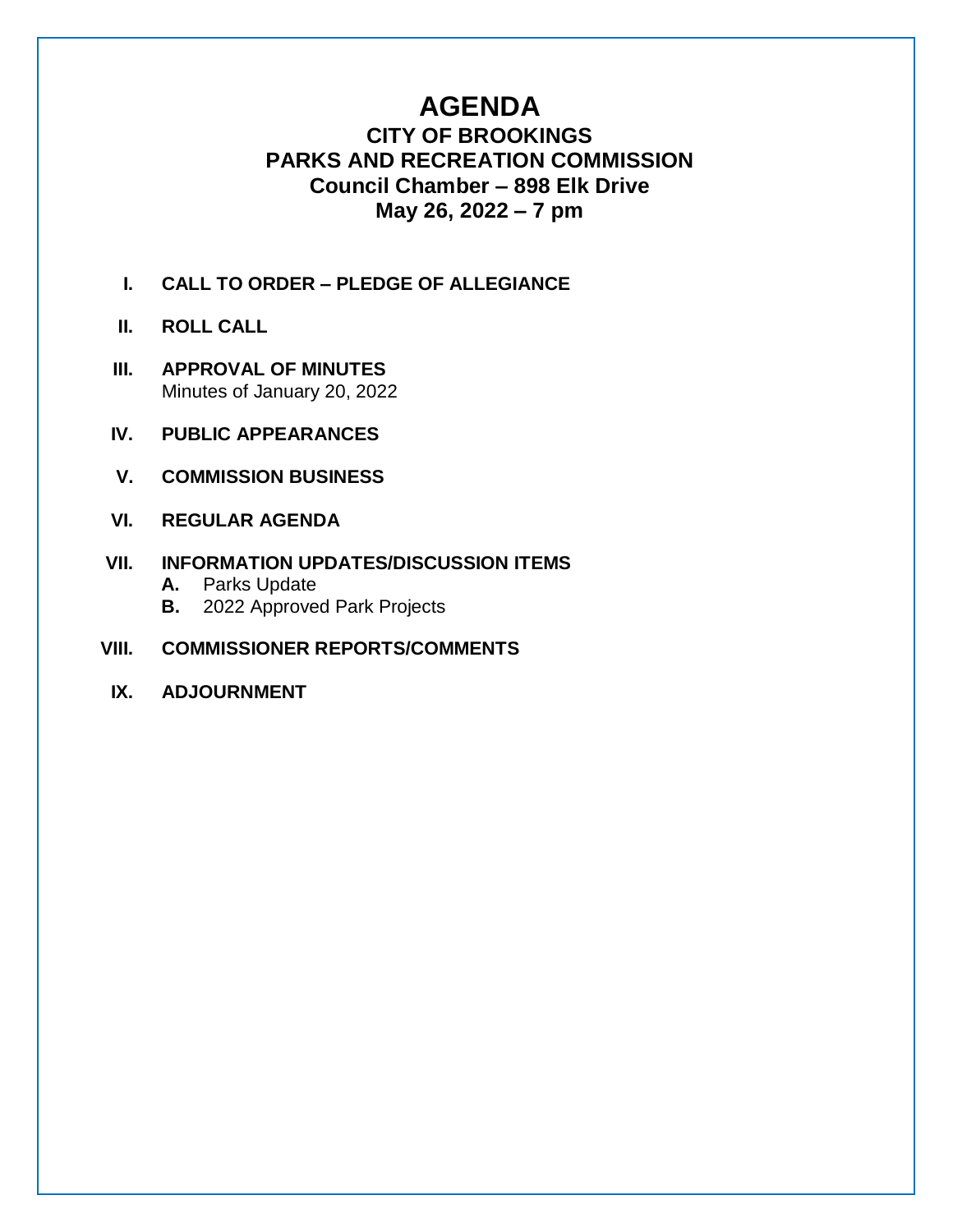#### **MINUTES** BROOKINGS PARKS AND RECREATION COMMISSION January 20, 2022

#### **CALL TO ORDER**

Chair Kather called the meeting to order at 7:00 pm followed by the Pledge of Allegiance.

### **ROLL CALL**

*Present*: Commissioners Jaime Armstrong, Lex Rau, Mike Worthy, Zeus Zamora, and Chair Trace Kather *Also present*: Deputy PWDS Director Jay Trost *Audience -* None

#### **APPROVAL OF MINUTES**

**Motion made by Commissioner Armstrong to approve the minutes of September 23, 2021; motion seconded and Commission voted; the motion carried unanimously.** 

#### **PUBLIC APPEARANCES –** None

#### **COMMISSION BUSINESS –**

**A. 2021 Year In Review –** Jay Trost presented yearly review. Advised that installation and updating of cameras in the parks has increased security. With net profits from the annual City sponsored Slippery Banana Tournament was able to install infield sprinklers and make additional improvements to the softball fields. Park employees have been able to decrease the gopher population. Irrigation was installed at Chetco Point Dog Point. Disc Golf course alternative baskets were installed to change/add variety to the course. 2021 park events were very successful. Legacy sports tournaments continue to be popular and well attended along with several other organized ball tournaments. Organized baseball, softball, flag football and soccer recreational leagues used the fields from March thru October and with the use of the lights were able to expand their hours of play. Swimming pool programs continue to grow with a record level of participation and higher pool revenue for the year.

#### **REGULAR AGENDA –**

- **A. Kidtown Replacement OPRD Grant Resolution -** Jay Trost presented OPRD grant information. Proposal to include adding a soft floor to the Kid Town play structure to make it ADA accessible, a covered picnic shelter at Kidtown, and reconstruction of Kidtown parking lot. **Motion made by Commissioner Kather to approve a recommendation to City Council to consider Resolution 22-R-1216 authorizing submission of grant to OPRD; motion seconded and Commission voted; the motion carried unanimously.**
- **B. Bud Cross Parks Use Policy Amendment -** Jay Trost presented amendment information asking for resumption of use of the Bud Cross ballfields for city sponsored events only which would ensure fields are maintained and repaired if needed after use. Little League continues to maintain stewardship of the fields and is in agreement with the amendment. **Motion made by Commissioner Armstrong to approve amendement to Parks policy No. 44 – to allow field use for city sponsored events; motion seconded and Commission voted; the motion carried unanimously.**

#### **INFORMATION UPDATES/DISCUSSION ITEMS**

**A.** Sculpture project at Chetco Point Park continues to progress, location on the point has been determined.